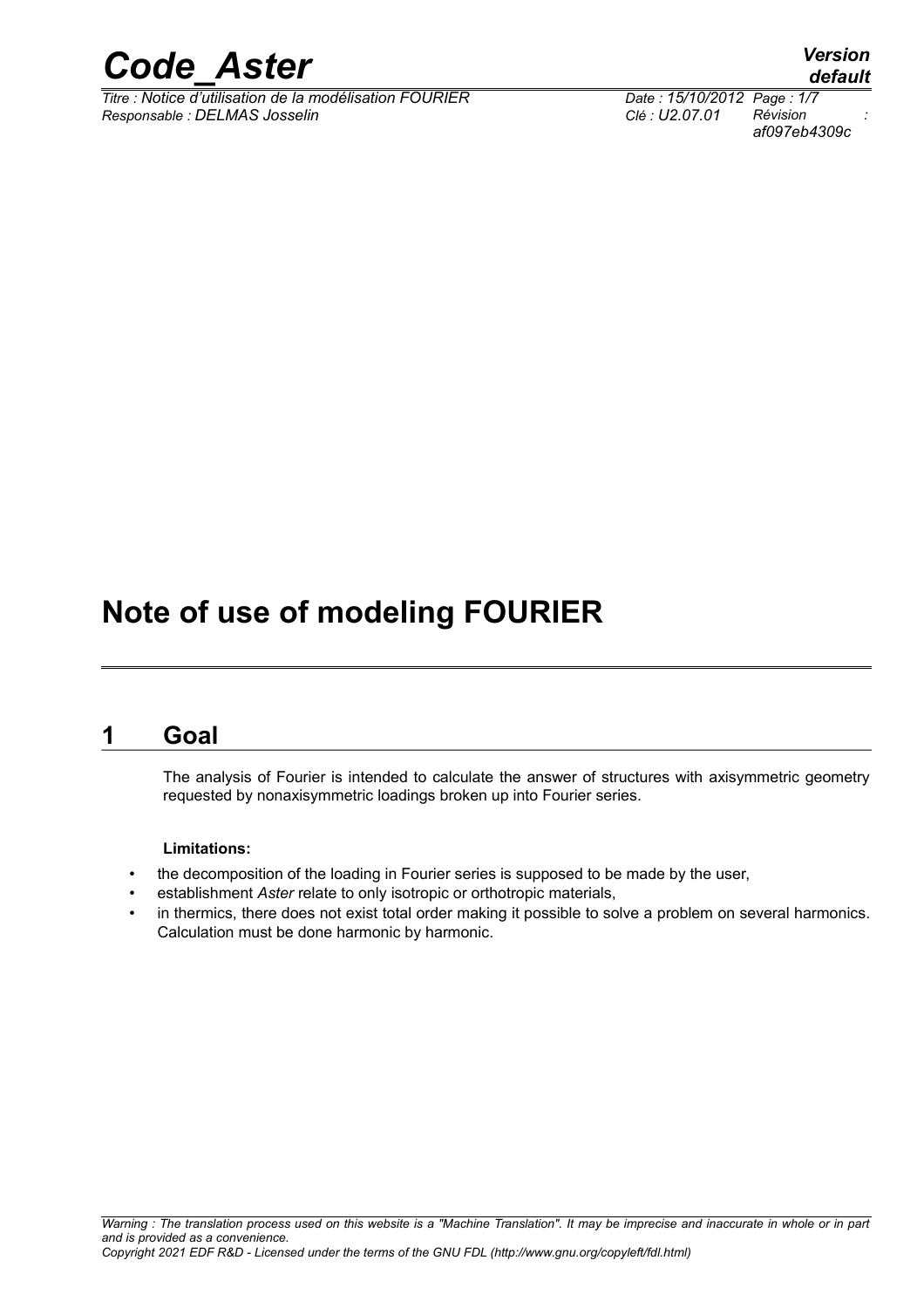*Titre : Notice d'utilisation de la modélisation FOURIER Date : 15/10/2012 Page : 2/7 Responsable : DELMAS Josselin Clé : U2.07.01 Révision :*

*af097eb4309c*

### **2 Notations**

All the fields considered (forces, displacements, strains, stresses, flow) are expressed in cylindrical coordinates with following convention on the order of the components:

radial component according to *r* axial component according to *z* component tangential (or circumferential) according to  $\theta$ 

Example:  $(u_r, u_z, u_\theta)$  $(f, f, f, f)$ 



The grid is localised in the plan  $(r, z)$ , the symmetry of revolution being done around the axis  $Oz$ . The trihedron  $(r, z, \theta)$  is directed in the direct direction.

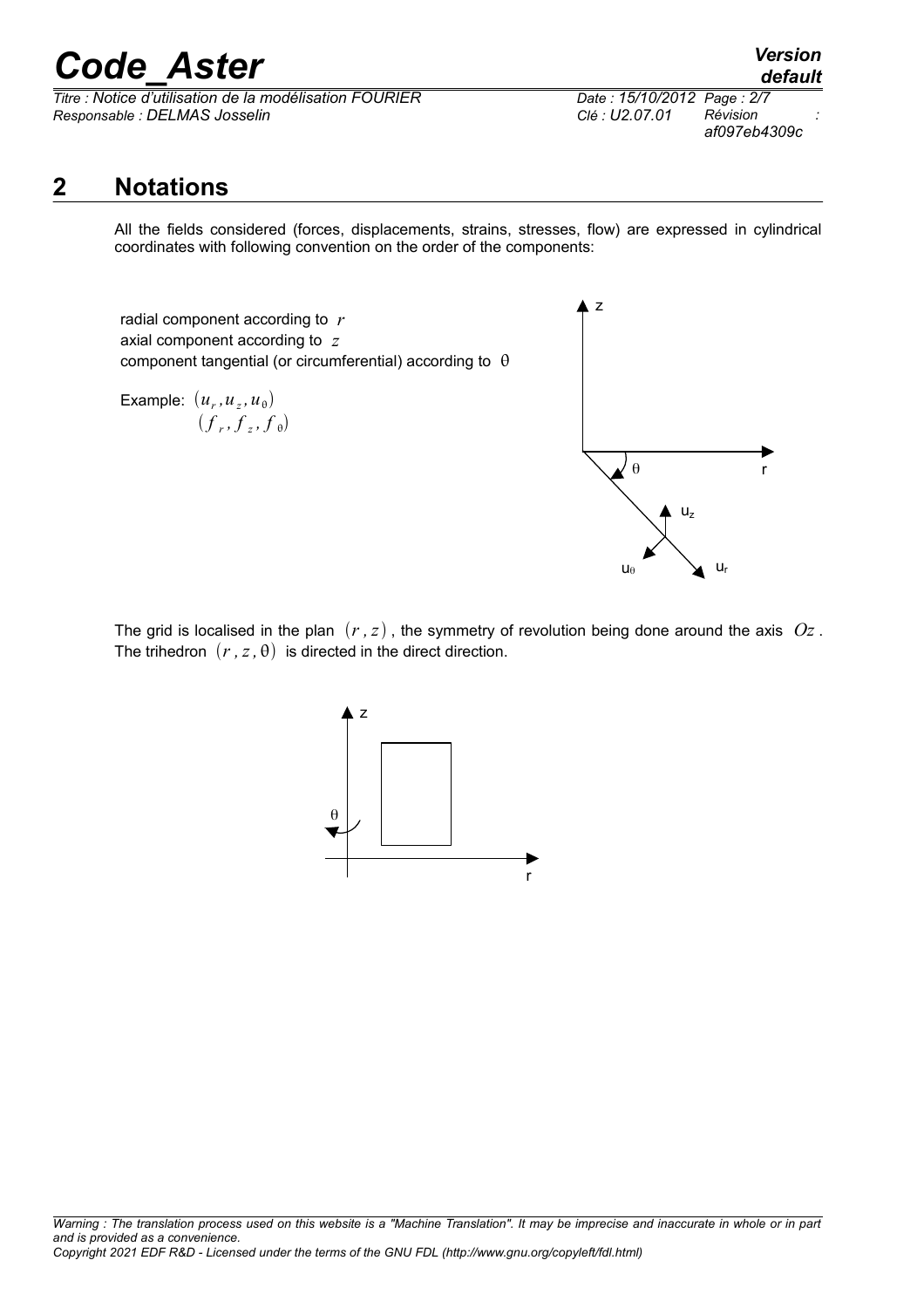*Titre : Notice d'utilisation de la modélisation FOURIER Date : 15/10/2012 Page : 3/7 Responsable : DELMAS Josselin Clé : U2.07.01 Révision :*

# *af097eb4309c*

### **3 Modeling, loadings**

To affect the axisymmetric finite elements Fourier on the grid, the operator is used AFFE\_MODELE in the following way:

Mo = AFFE\_MODELE (  $GRID = my$ , AFFE =  $F$  ( ALL = 'YES', PHENOMENON = 'MECHANICS' or 'THERMICS', MODELING = 'AXIS\_FOURIER' ) );

The decomposition in Fourier series of the loading must be made as a preliminary by the user

that is to say 
$$
f = \sum_{l=0}^{N} \left[ \begin{pmatrix} \cos l\theta & 0 \\ 0 & \cos l\theta & -\sin l\theta \end{pmatrix} F_l^s(r, z) + \begin{pmatrix} \sin l\theta & 0 \\ 0 & \sin l\theta & \cos l\theta \end{pmatrix} F_l^a(r, z) \right]
$$
  
with  $F_l^{s[a]} = (f_{rl}^{ss[a]}, f_{rl}^{s[a]}, f_{\theta l}^{s[a]})$ 

Loads  $F_l^s$  and  $F_l^a$  are introduced harmonic by harmonic and type by type by the operator AFFE\_CHAR\_MECA. One does not specify the mode nor the type on this level.

Example: one supposes a loading in pressure distributed symmetrical mode 1 and pure torsion (antisymmetric mode 0).

One will write:

ch1sym = AFFE CHAR MECA ( Model = Mo, PRES REP =  $F$  ( GROUP MA = 'grma',  $CLOSE = p)$ ; ch0anti = AFFE CHAR MECA ( Model = Mo, FORCE\_NODALE =  $_F$  ( FZ = F, NODE =  $'$  N1 ' ) );

The boundary conditions of the Dirichlet type will be introduced into a load except for:

```
to chdir = AFFE CHAR MECA ( Model = Mo,
             DDL_IMPO= _F ( GROUP_NO = 'grno',
                         DX = 0., DY = 0., DZ = 0., );
```
The acceptable loadings by the elements of Fourier are:

#### **in elasticity:**

| <b>Elements</b>                        | Nature of the loading | Keyword AFFE CHAR MECA |
|----------------------------------------|-----------------------|------------------------|
| TRIA3 - TRIA6<br>QUAD4 - QUAD8 - QUAD9 | Forces of volume      | FORCE INTERNE          |
|                                        | Rotation              | ROTATION               |
|                                        | Gravity               | GRAVITY                |
|                                        | Specific forces       | FORCE NODALE           |
| SEG2 - SEG3                            | Pressure              | PRES REP               |
|                                        | Surface forces        | FORCE CONTOUR          |
| in thermics:                           |                       |                        |
| <b>Elements</b>                        | Nature of the loading | Keyword AFFE CHAR THER |
| Surface                                | Source of heat        | SOURCE                 |
| Edge                                   | Imposed normal flow   | FLUX REP               |
|                                        | Exchange              | <b>EXCHANGE</b>        |

*Warning : The translation process used on this website is a "Machine Translation". It may be imprecise and inaccurate in whole or in part and is provided as a convenience.*

*Copyright 2021 EDF R&D - Licensed under the terms of the GNU FDL (http://www.gnu.org/copyleft/fdl.html)*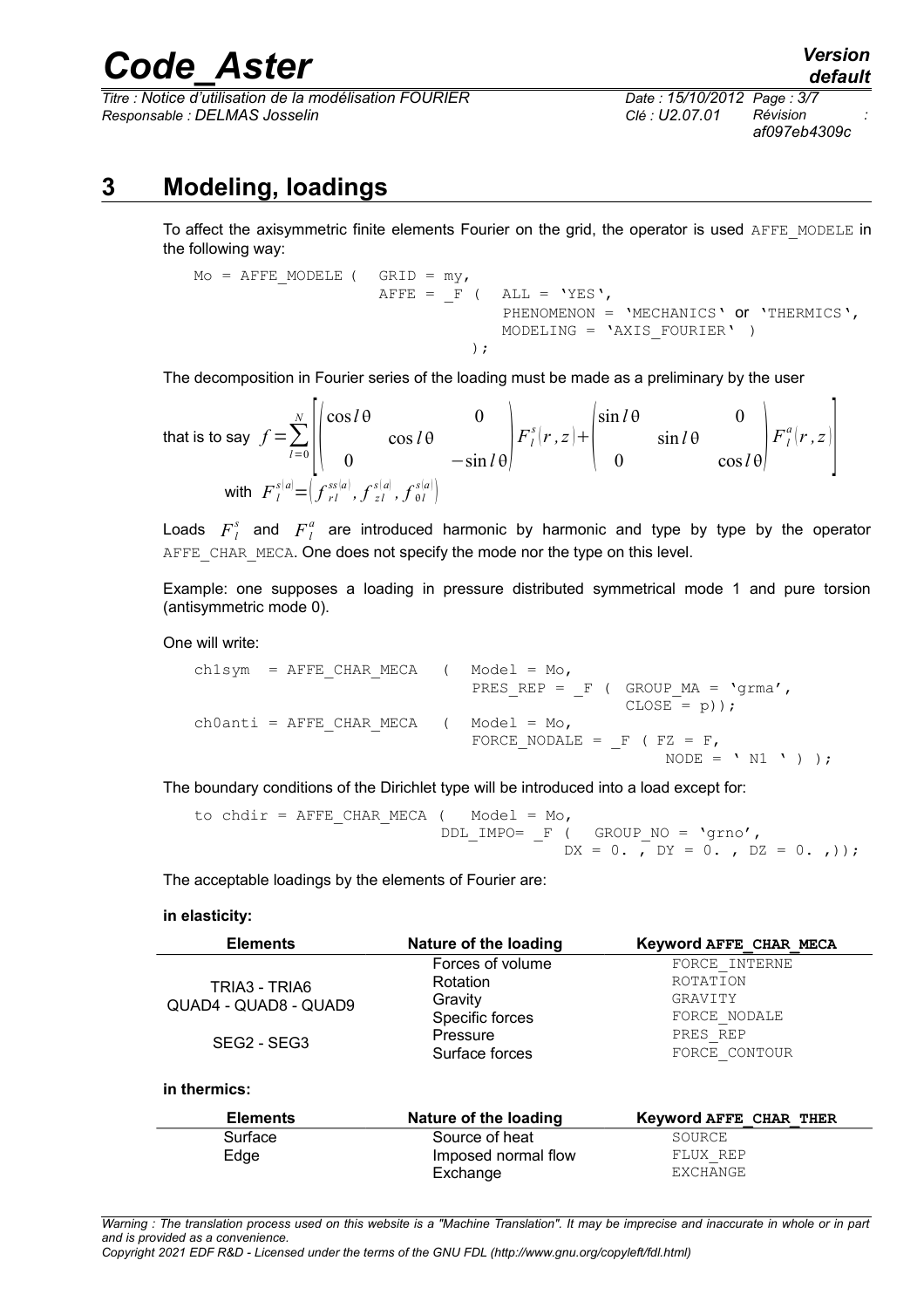*Titre : Notice d'utilisation de la modélisation FOURIER Date : 15/10/2012 Page : 4/7 Responsable : DELMAS Josselin Clé : U2.07.01 Révision :*

*af097eb4309c*

#### **3.1 Typical case of gravity**

One considers the cylinder below of which the hatched part corresponds to the part with a grid on which one carries out an axisymmetric calculation Fourier (plan *rZ* ). This cylinder is subjected to its actual weight *P* directed along the axis Or .



Nevertheless, the vector direction of the loading being normalized in AFFE CHAR MECA, it is necessary to multiply by this standard to obtain the desired loading.

The loading to be introduced into AFFE CHAR MECA behind the keyword GRAVITY is thus  $\sqrt{2} g (-1, 0, 1)$ .

In MACRO ELAS MULT, this loading will be affected with symmetrical harmonic 1 (development in series cosine for the radial component).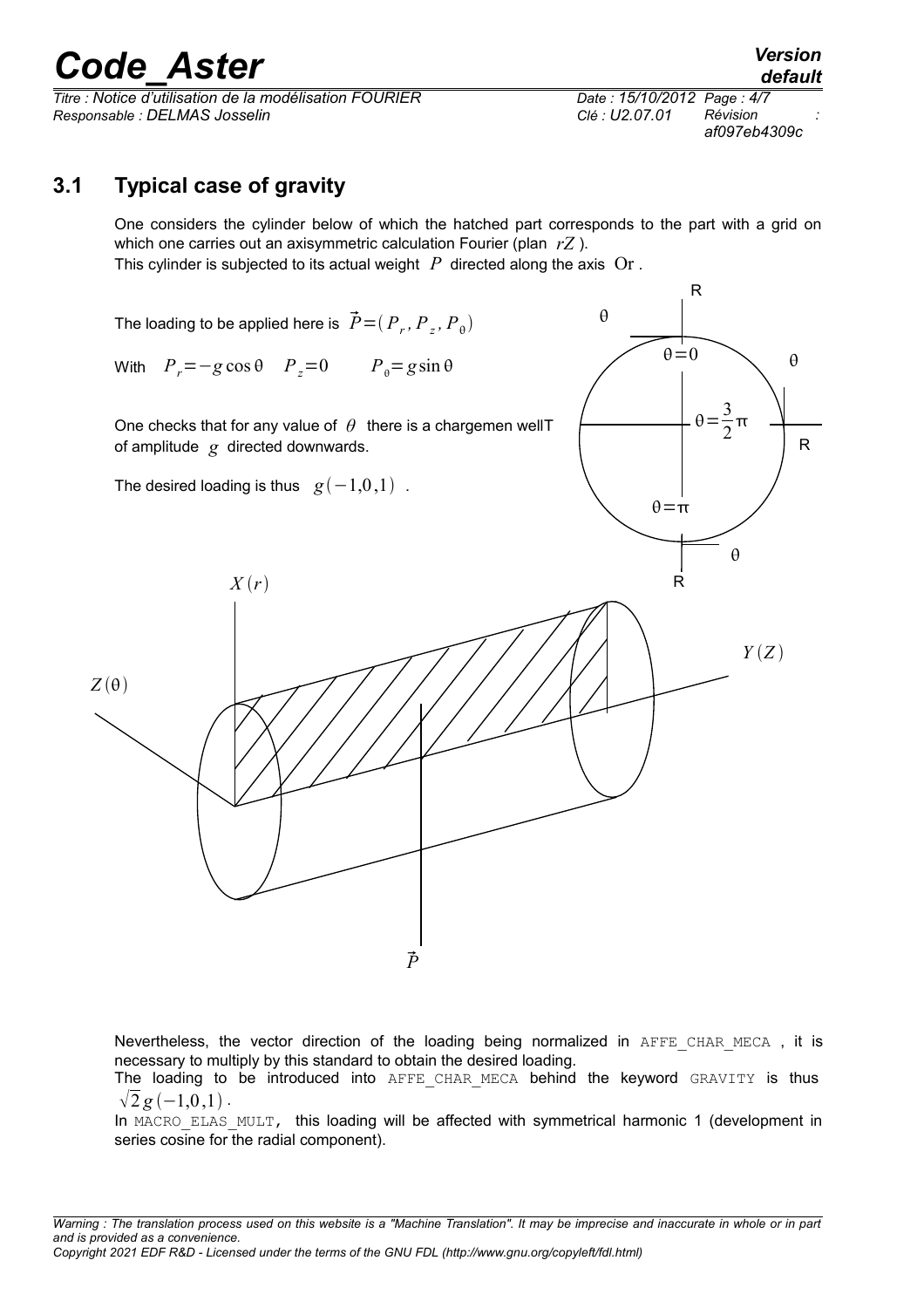*Titre : Notice d'utilisation de la modélisation FOURIER Date : 15/10/2012 Page : 5/7 Responsable : DELMAS Josselin Clé : U2.07.01 Révision :*

*af097eb4309c*

#### **4 Resolution with** *Aster*

Once the loading broken up into harmonics of Fourier, the harmonics being uncoupled from/to each other (with number of different Fourier), it is necessary to assemble and solve as many linear systems there are harmonics.

Moreover, the nonanisotropic material being supposed, for the same number of harmonic, the symmetrical and antisymmetric modes are uncoupled. One will have to thus make resolutions as many (with the corresponding load) that there are couples (harmonic, mode) different.

Establishment in *Code\_Aster* is different according to whether the phenomenon is thermal or mechanical.

#### **4.1 Thermics**

In thermics, there is no total order making it possible to calculate several harmonics directly. One must thus proceed harmonic by harmonic. Moreover, calculations of matrix and second members elementary can be done only with the orders CALC\_MATR\_ELEM and CALC\_VECT\_ELEM (and not by the order THER LINEAIRE).

The mode of Fourier is to be introduced into CALC\_MATR\_ELEM by the simple keyword MODE FOURIER. The type of the harmonic is not necessary, the matrices (and vectors) being independent of the type. The type is only taken into account with the recombination of Fourier.

It is important to assemble the matrices and vectors corresponding to the various harmonics with same classification in order to be able to recombine the fields results. The operator NUME\_DDL who builds classification is thus used once for the first harmonic, classification thus created being re-used for all the other harmonics. This is possible if one differentiated the loads from Dirichlet of the loadings themselves (see example [§6.1]).

#### **4.2 Mechanics**

The order making it possible to treat several harmonics is MACRO ELAS MULT [U4.51.02]. In this macro, the harmonics are regarded as loading cases and one thus does as many resolutions as there are harmonics. As in thermics, it is necessary to differentiate the loads from Dirichlet, which must be identical for all the harmonics, of the loadings themselves, which can vary.

One obtains a structure of data RESULT containing all the fields corresponding to the calculated harmonics (see example [§6.2]).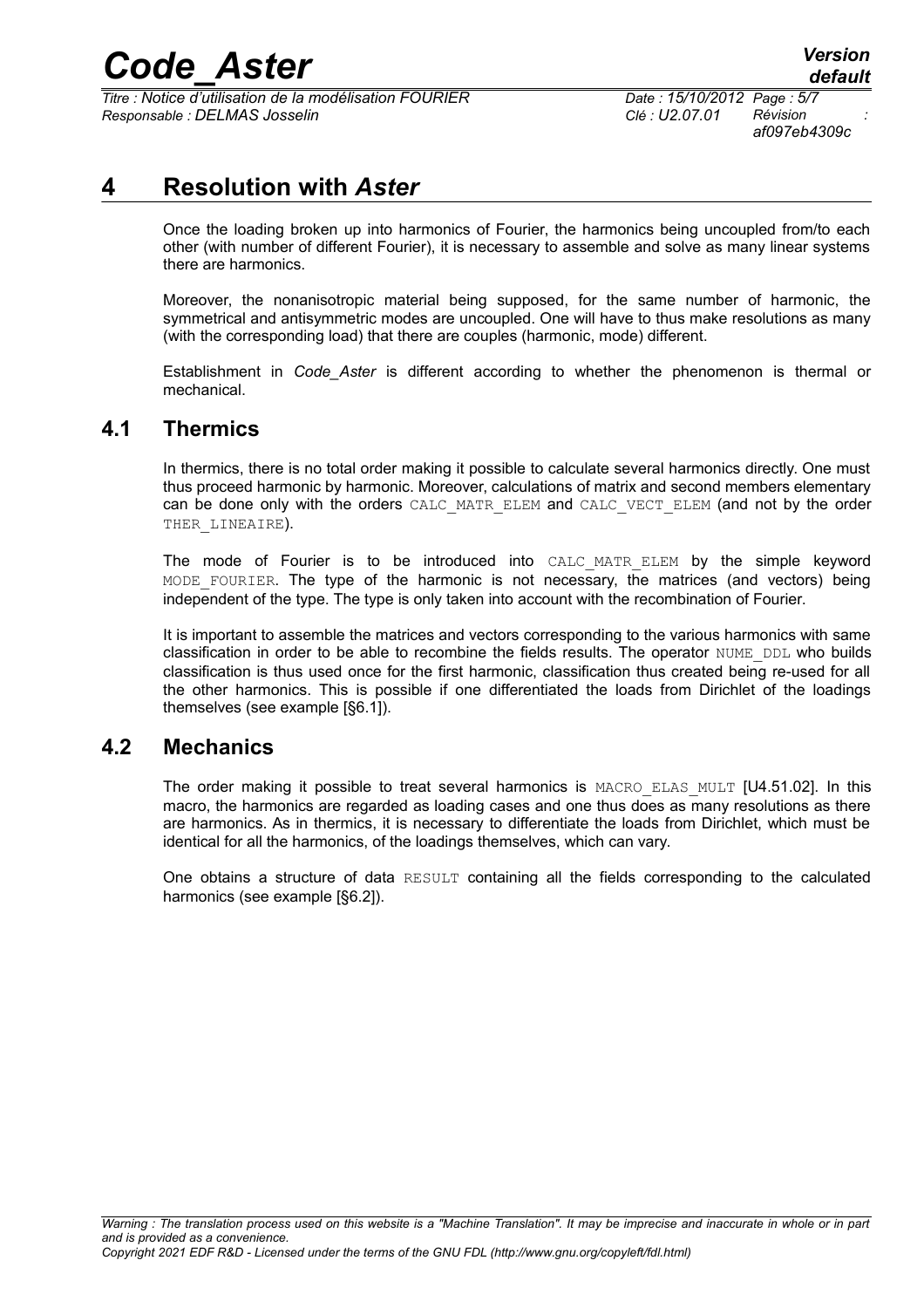*Titre : Notice d'utilisation de la modélisation FOURIER Date : 15/10/2012 Page : 6/7 Responsable : DELMAS Josselin Clé : U2.07.01 Révision :*

*af097eb4309c*

### **5 Postprocessings**

#### **5.1 Thermics**

The calculation of flows is done by the operator CALC\_CHAM\_ELEM by specifying the number of the harmonic by the simple keyword MODE FOURIER.

The options of calculation of flow remain the standard options:

FLUX ELNO to calculate flows with the nodes by element FLUX ELGA to calculate flows at the points of Gauss

The order of the components of the vector flow is  $\left(\Phi_r, \Phi_z, \Phi_\theta\right)$  .

The recombination of Fourier on the temperatures is done starting from the operator CREA\_CHAMP [U4.72.04]. It makes it possible to obtain the temperatures in various angular sections introduced by the user.

The recombination of Fourier on flows is made in CREA CHAMP [U4.72.04] according to the same principle.

#### **5.2 Mechanics**

The calculation of the strains and the stresses is done by the operator CALC\_CHAMP.

The options of calculation remain the standard options:

EPSI\_ELNO to calculate the deformations with the nodes by element SIEF ELGA to calculate the constraints at the points of Gauss SIGM\_ELNO to calculate the constraints with the nodes by element SIEQ ELGA to calculate the equivalents of constraints at the points of Gauss SIEQ ELNO to calculate the equivalents of constraints to the nodes by element (for these 2 last options, it is necessary to have calculated  $SIEF$  ELGA as a preliminary)

The order of the components of the tensor of the deformations (resp. constraints) is:  $\left(\epsilon_{rr}, \epsilon_{zz}, \epsilon_{\theta\theta}, \epsilon_{rz}, \epsilon_{r\theta}, \epsilon_{z\theta}\right)$   $\left(\text{resp. }\sigma_{rr}, \sigma_{zz}, \sigma_{\theta\theta}, \sigma_{rz}, \sigma_{r\theta}, \sigma_{z\theta}\right)$ 

The recombination of Fourier is carried out by the operator COMB\_FOURIER [U4.83.31] which makes it possible to recombine all the harmonics of the fields appearing in the structure of data RESULT. This recombination can be done on a list of angles.

The calculation of the equivalent constraints (von Mises, Tresca) is done by the operator CALC\_CHAMP with the usual options SIEQ ELGA and SIEQ ELNO. It must be done afterwards recombination of Fourier on the constraints SIGM\_ELGA.